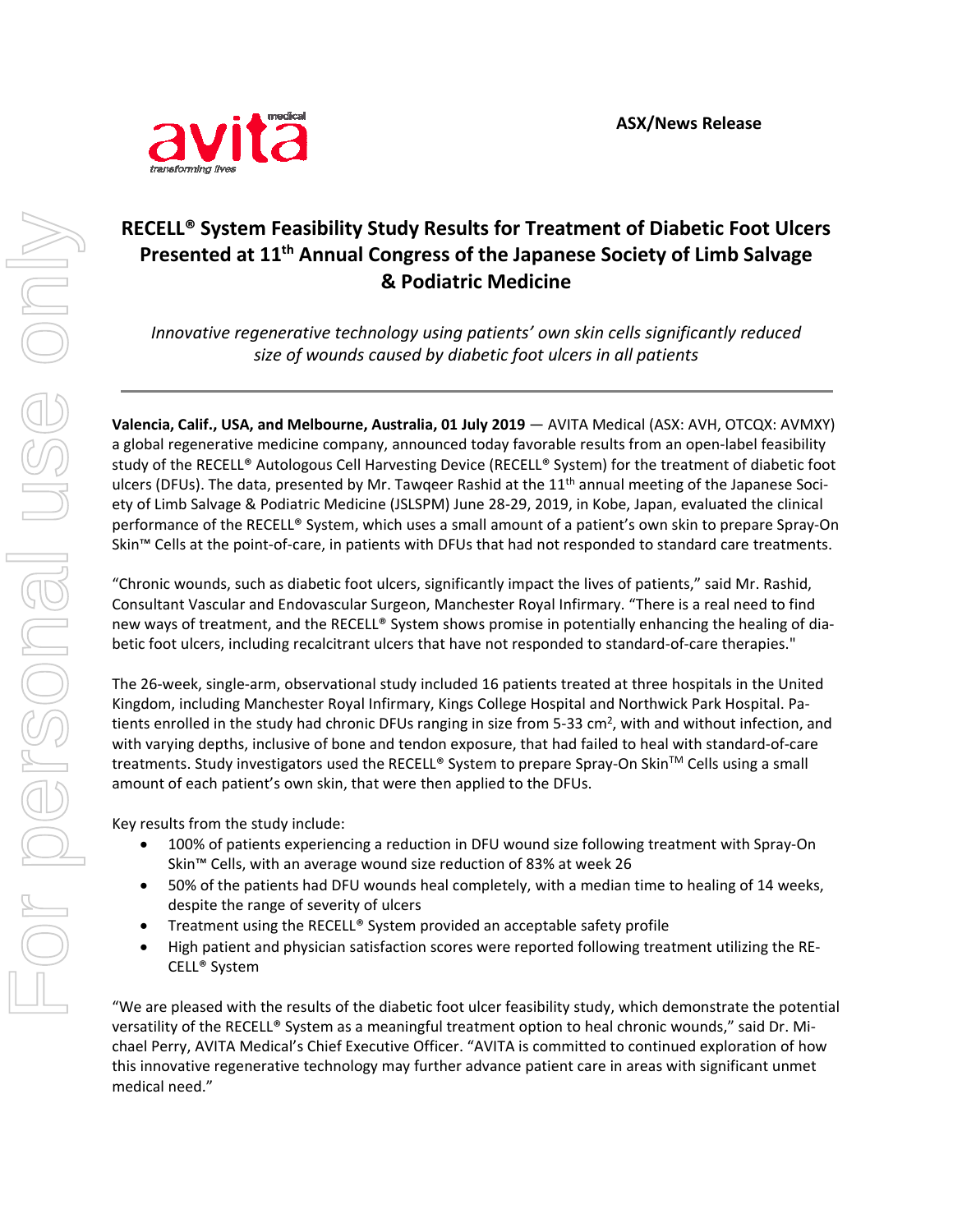According to recent data collected by the World Health Organization, the Harvard T.H. Chan School of Public Health, and Imperial College London, diabetes now affects 422 million adults globally at a cost of \$825 billion per year.<sup>1</sup> National Institute of Health data reports that approximately 25-30 million global diabetics suffer from DFUs, a widespread complication of poorly controlled diabetes.<sup>2</sup> DFUs can remain as open wounds for years, limiting patients' mobility and lifestyle, and risking infection, often leading to amputation if not treated effectively.

# # #

## **ABOUT AVITA MEDICAL**

AVITA Medical is a regenerative medicine company with a technology platform positioned to address unmet medical needs in burns, chronic wounds, and aesthetics indications. AVITA Medical's patented and proprietary collection and application technology provides innovative treatment solutions derived from the regenerative properties of a patient's own skin. The medical devices work by preparing a REGENERATIVE EPIDER-MAL SUSPENSION<sup>TM</sup> (RES<sup>TM</sup>), an autologous suspension comprised of the patient's skin cells necessary to regenerate natural healthy epidermis. This autologous suspension is then sprayed onto the areas of the patient requiring treatment.

AVITA Medical's first U.S. product, the RECELL® System, was approved by the U.S. Food and Drug Administration (FDA) in September 2018. The RECELL System is indicated for use in the treatment of acute thermal burns in patients 18 years and older. The RECELL System is used to prepare Spray-On Skin™ Cells using a small amount of a patient's own skin, providing a new way to treat severe burns, while significantly reducing the amount of donor skin required. The RECELL System is designed to be used at the point-of-care alone or in combination with autografts depending on the depth of the burn injury. Compelling data from randomized, controlled clinical trials conducted at major U.S. burn centers and real-world use in more than 7,000 patients globally, reinforce that the RECELL System is a significant advancement over the current standard of care for burn patients and offers benefits in clinical outcomes and cost savings. Healthcare professionals should read the INSTRUCTIONS FOR USE - RECELL® Autologous Cell Harvesting Device (https://recellsystem.com/) for a full description of indications for use and important safety information including contraindications, warnings and precautions.

In international markets our products are marketed under the RECELL System brand to promote skin healing in a wide range of applications including burns, acute wounds, scars and vitiligo. The RECELL System is TGAregistered in Australia, CFDA-cleared in China, and has CE-mark approval in Europe.

To learn more, visit www.avitamedical.com.

## **CAUTIONARY NOTE REGARDING FORWARD-LOOKING STATEMENTS**

*This letter includes forward-looking statements. These forward-looking statements generally can be identified by* 

 $\overline{a}$ 

<sup>1</sup> Zhou, Bin et al. "Worldwide trends in diabetes since 1980: a pooled analysis of 751 population-based studies with 4.4 million participants." *Lancet 2016*; 387: 1513–30. Published Online April 6, 2016.

<sup>&</sup>lt;sup>2</sup> Raghav, Alok et al. "Financial burden of diabetic foot ulcers to world: a progressive topic to discuss always." Therapeutic Advances in Endocrinology and Metabolism: January 2018; 9(1): 29-31. U.S. National Library of Medicine: National Institutes of Health. Published Online December 12, 2017. doi: 10.1177/2042018817744513.